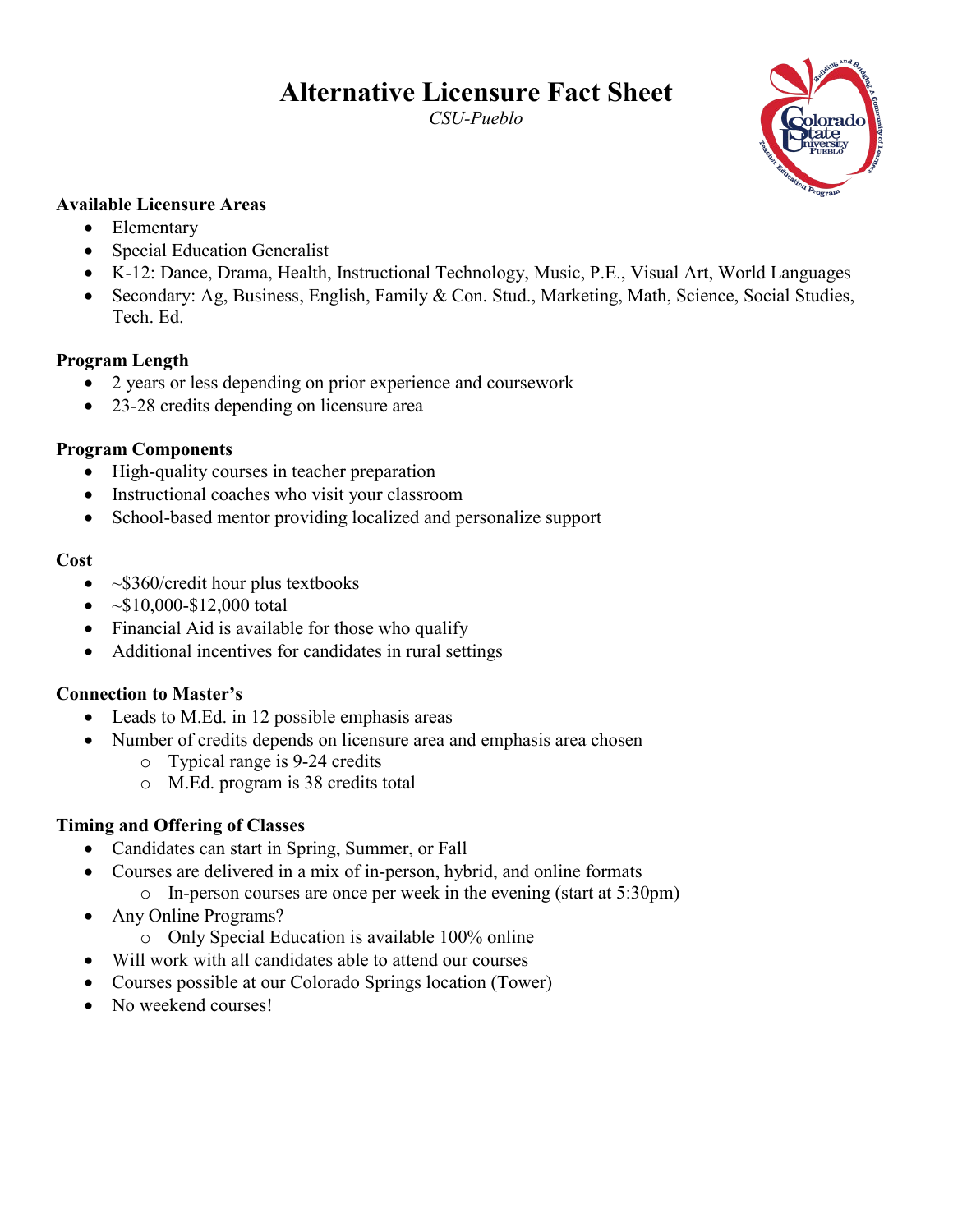## **ALTERNATIVE LICENSURE CANDIDATES WHAT YOU NEED TO KNOW**



The alternative teacher pathway is intended to allow districts to hire candidates with specific content knowledge and who hold an undergraduate degree or higher from a regionally accredited institution of higher education and need teacher training based on the Colorado Teacher Quality Standards. Alternative teacher preparation programs can vary in length from 1 year to 3 years. While serving as a teacher, alternative candidates put what they learn into practice immediately.

It is important that you familiarize yourself with the below expectations and timelines for alternative pathway applicants, as the alternative licensure process is quite different from the requirements for other types of credentials. Most notably:

- **You must complete, at minimum, steps 1, 2, and 3** as listed below before you can submit your application to begin the alternative pathway. It is **not** necessary to fully meet the other requirements for an alternative license in order to apply.
- Documents required for step 4 may be uploaded to your application at a later date (within 1 year of your original application date) once you have obtained a teaching position and enrolled in your alternative program.

**1. Complete Degree.** Complete a four-year bachelor's degree at a regionally accredited college or university

- View the [accepted regional institutional accrediting organizations.](http://www.cde.state.co.us/cdeprof/licensure_institutions)
- View [transcript requirements page.](http://www.cde.state.co.us/cdeprof/transcripts)

**2. Background Check.** Pass CBI and FBI criminal history background checks

- As part of the background check, you must submit your fingerprints to CBI. (CBI will work directly with the FBI to obtain a national criminal history report.)
- View the *fingerprint* submission requirements

**3. Choose Endorsement Area and Demonstrate Competence.** Determine the content area you want to teach and if you are qualified.

- Choose an [allowable endorsement area.](http://www.cde.state.co.us/cdeprof/Licensure_alt_endorsements)
- For elementary and special education generalist candidates: Successfully pass the Colorado State Board of Education-approved [elementary content exam](http://www.cde.state.co.us/cdeprof/endorsementrequirements#additionalrequirements)
- For early childhood education candidates: Successfully pass the approved [elementary content exam](http://www.cde.state.co.us/cdeprof/endorsementrequirements#additionalrequirements) **OR** the Colorado State Board of Education-approved [early childhood education content exam](http://www.cde.state.co.us/cdeprof/endorsementrequirements#degree)
- For K-12 endorsements and secondary (7-12) endorsements:
	- o Hold a degree in the endorsement area from [a regionally-accredited](http://www.cde.state.co.us/cdeprof/licensure_institutions) institution; **OR**
	- o Have 24 semester hours in the endorsement area, as outlined on the [content evaluation worksheets;](http://www.cde.state.co.us/cdeprof/Licensure_alt_endorsements) **OR**
	- o Earn a passing score on a [Colorado State Board of Education-approved assessment for the endorsement](http://www.cde.state.co.us/cdeprof/endorsementrequirements) [area.](http://www.cde.state.co.us/cdeprof/endorsementrequirements)